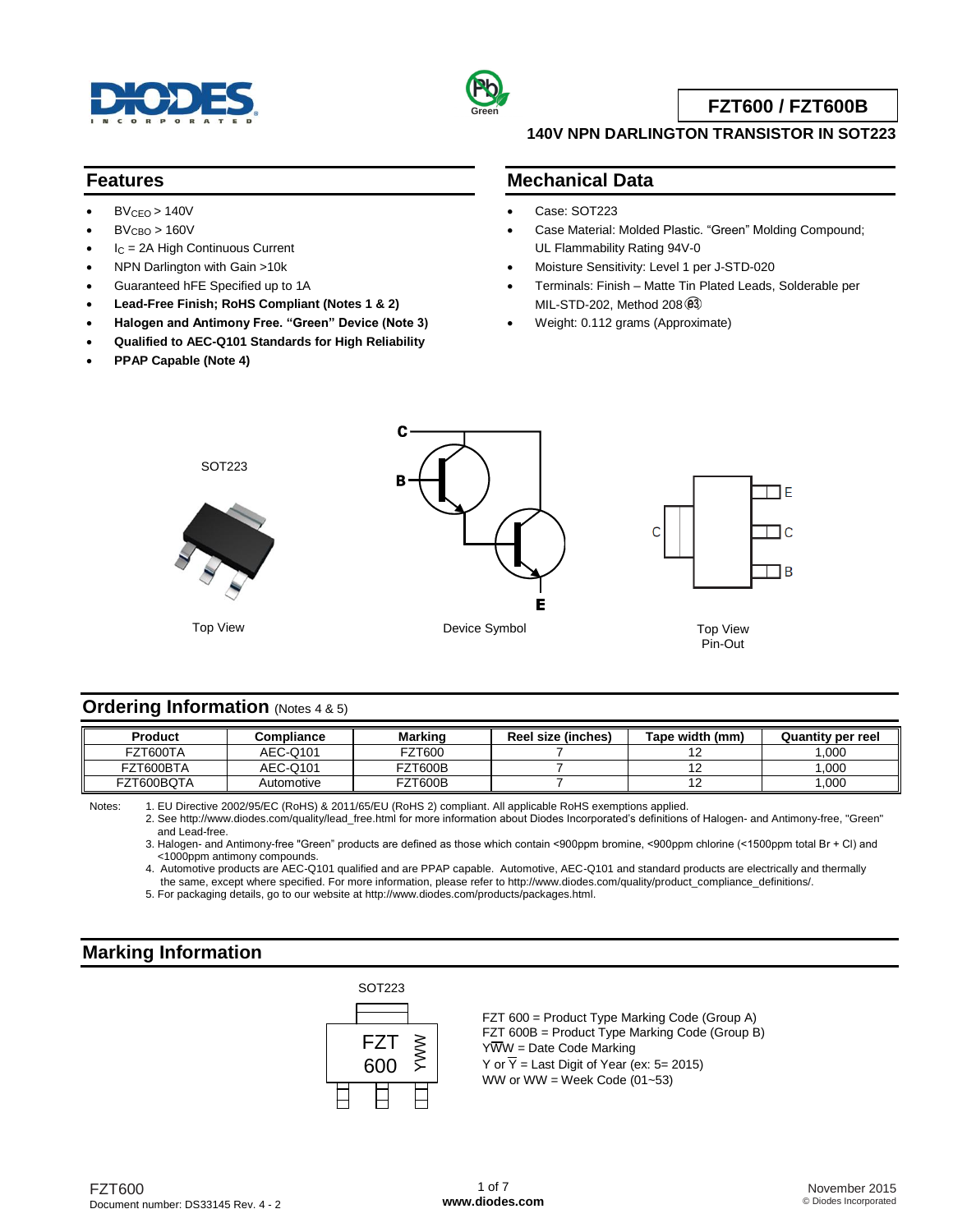

# **Absolute Maximum Ratings** (@T<sub>A</sub> = +25°C, unless otherwise specified.)

| Characteristic               | Symbol           | Value | Unit |
|------------------------------|------------------|-------|------|
| Collector-Base Voltage       | V <sub>CBO</sub> | 160   |      |
| Collector-Emitter Voltage    | V <sub>CEO</sub> | 140   |      |
| Emitter-Base Voltage         | <b>VEBO</b>      |       |      |
| Continuous Collector Current | IC.              |       |      |
| <b>I</b> Peak Pulse Current  | <b>ICM</b>       |       |      |

#### **Thermal Characteristics** (@T<sub>A</sub> = +25°C, unless otherwise specified.)

| <b>Characteristic</b>                   | Symbol               | Value           | Unit |      |  |
|-----------------------------------------|----------------------|-----------------|------|------|--|
|                                         | (Note 6)             |                 | 3.0  |      |  |
| <b>Power Dissipation</b>                | (Note 7)             |                 | 2.0  | W    |  |
|                                         | (Note 8)             | $P_D$           | 1.6  |      |  |
|                                         | (Note 9)             |                 | 1.2  |      |  |
|                                         | (Note 6)             |                 | 41.7 | °C/W |  |
|                                         | (Note 7)             |                 | 62.5 |      |  |
| Thermal Resistance, Junction to Ambient | (Note 8)             | $R_{\theta}$ JA | 78.1 |      |  |
|                                         | (Note 9)             |                 | 104  |      |  |
| Thermal Resistance Junction to Lead     | (Note 10)            | $R_{\theta}$ JL | 12.9 |      |  |
| Operating and Storage Temperature Range | TJ, T <sub>STG</sub> | $-55$ to $+150$ | °C   |      |  |

## **ESD Ratings** (Note 11)

.

| <b>Characteristic</b>                      | Svmbol        | Value | Unit | <b>JEDEC Class</b> |
|--------------------------------------------|---------------|-------|------|--------------------|
| Electrostatic Discharge - Human Body Model | ESD HBM       | 2.000 |      |                    |
| Electrostatic Discharge - Machine Model    | <b>ESD MM</b> | 200   |      |                    |

Notes: 6. For a device mounted with the collector lead on 50mm x 50mm 2oz copper that is on a single-sided 1.6mm FR4 PCB; device is measured under still air conditions whilst operating in a steady-state.

7. Same as Note 6, except the device is mounted on 25mm x 25mm 2oz copper.

8. Same as Note 6, except the device is mounted on 25mm x 25mm 1oz copper.

9. Same as Note 6, except the device is mounted on minimum recommended pad layout.

10. Thermal resistance from junction to solder-point (at the end of the collector lead).

11. Refer to JEDEC specification JESD22-A114 and JESD22-A115.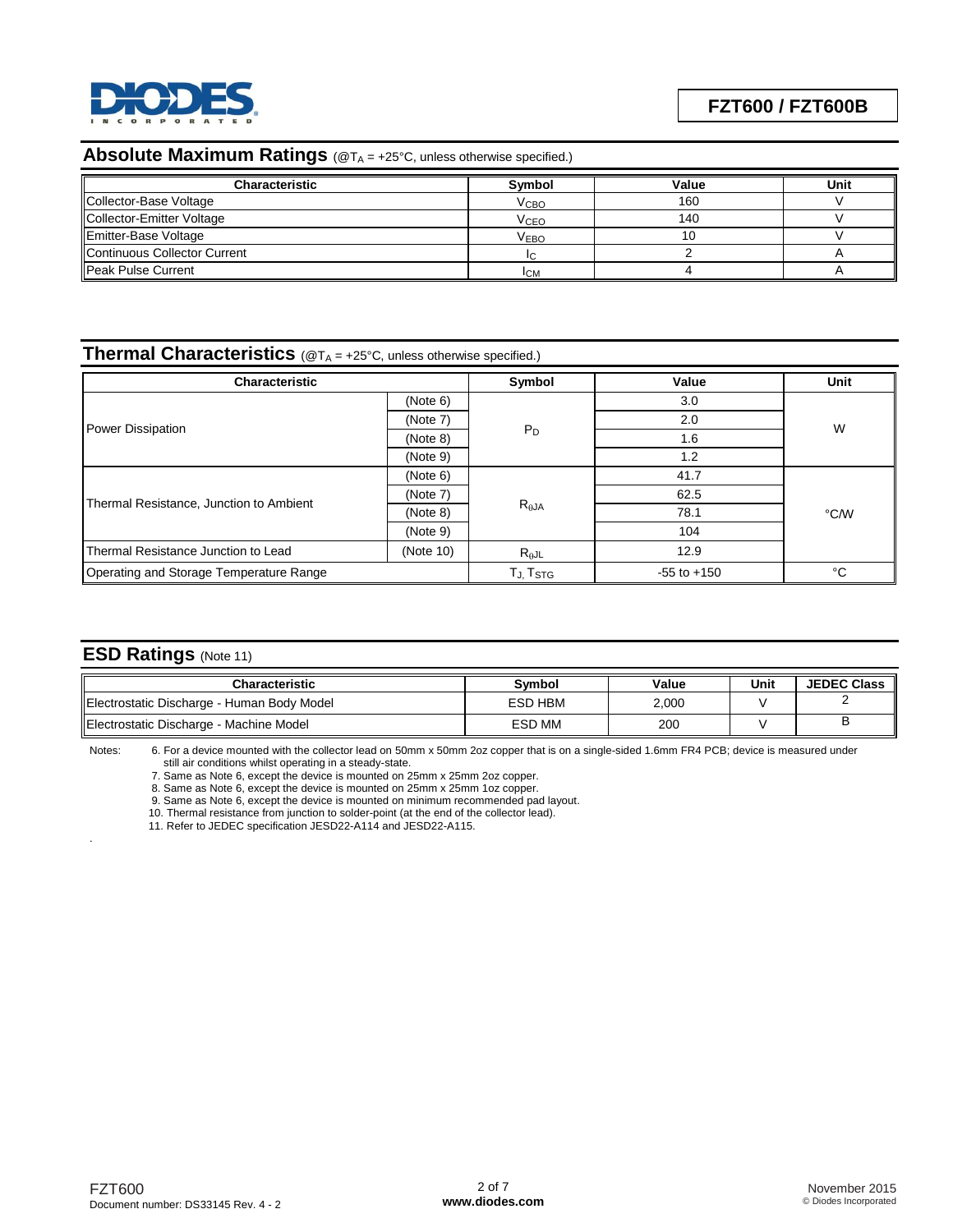

# **Thermal Characteristics and Derating Information**

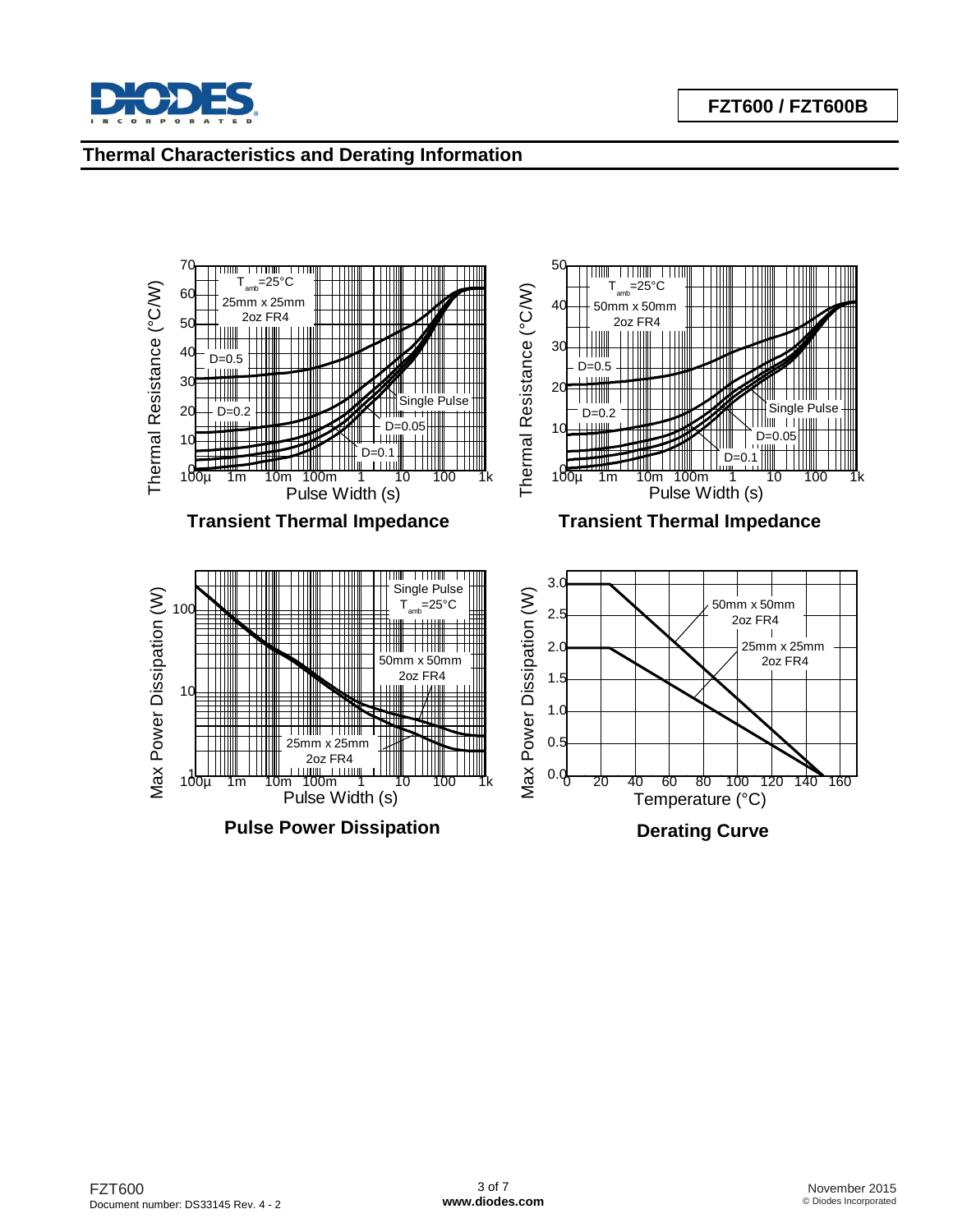

# **Electrical Characteristics** (@T<sub>A</sub> = +25°C, unless otherwise specified.)

| <b>Characteristic</b>                          | Symbol                  | Min                      | Typ                        | Max        | Unit     | <b>Test Condition</b>                                                                            |
|------------------------------------------------|-------------------------|--------------------------|----------------------------|------------|----------|--------------------------------------------------------------------------------------------------|
| Collector-Base Breakdown Voltage               | <b>BV<sub>CBO</sub></b> | 160                      |                            |            | $\vee$   | $IC = 100µA$                                                                                     |
| Collector-Emitter Breakdown Voltage (Note 12)  | <b>BV<sub>CEO</sub></b> | 140                      |                            |            | $\vee$   | $lc = 10mA$                                                                                      |
| Emitter-Base Breakdown Voltage                 | <b>BVEBO</b>            | 10                       |                            |            | $\vee$   | $I_E = 100 \mu A$                                                                                |
| Collector-Base Cut-Off Current                 | <b>I</b> CBO            |                          |                            | 0.01<br>10 | μA<br>μA | $V_{CB} = 140V$<br>$V_{CB} = 140V$ , $T_A = +100^{\circ}C$                                       |
| Collector-Emitter Cut-Off Current              | $l$ <sub>CES</sub>      | $\blacksquare$           |                            | 10         | μA       | $V_{CES} = 140V$                                                                                 |
| <b>IEmitter Cut-Off Current</b>                | <b>IEBO</b>             |                          |                            | 0.1        | μA       | $V_{FR} = 8V$                                                                                    |
| Group A (FZT600)                               | h <sub>FE</sub>         | 1,000<br>2,000<br>1,000  |                            | 100,000    |          | $I_C = 50mA$ , $V_{CE} = 10V$<br>$I_C = 500$ mA, $V_{CE} = 10V$<br>$I_C = 1A$ , $V_{CE} = 10V$   |
| DC Current Gain (Note 12)<br>Group B (FZT600B) |                         | 5,000<br>10,000<br>5,000 | 10,000<br>20,000<br>10,000 | 100,000    |          | $I_{C} = 50$ mA, $V_{CE} = 10V$<br>$I_C = 500$ mA, $V_{CE} = 10V$<br>$I_C = 1A$ , $V_{CE} = 10V$ |
| Collector-Emitter Saturation Voltage (Note 12) | VCE(sat)                |                          | 0.75<br>0.85               | 1.1<br>1.2 | $\vee$   | $I_C = 500mA$ , $I_B = 5mA$<br>$I_C = 1A$ , $I_B = 10mA$                                         |
| Base-Emitter Saturation Voltage (Note 12)      | $V_{BE(sat)}$           |                          | 1.7                        | 1.9        | $\vee$   | $I_C = 1A$ , $I_B = 10mA$                                                                        |
| Base-Emitter Turn-On Voltage (Note 12)         | $V_{BE(on)}$            |                          | 1.5                        | 1.7        | $\vee$   | $I_C = 1A$ , $V_{CE} = 5V$                                                                       |
| Output Capacitance (Note 12)                   | C <sub>obo</sub>        |                          | 10                         | 15         | pF       | $V_{CB} = 10V$ , $f = 1MHz$                                                                      |
| Current Gain-Bandwidth Product (Note 12)       | $f_{\text{T}}$          | 150                      | 250                        |            | MHz      | $V_{CE} = 10V$ , $I_C = 100$ mA,<br>$f=20MHz$                                                    |
| Turn-On Time                                   | $t_{on}$                |                          | 0.75                       |            | μs       | $V_{CC} = 10V$ , $I_C = 500mA$                                                                   |
| Turn-Off Time                                  | $t_{\rm off}$           |                          | 2.20                       |            | $\mu s$  | $I_{B1} = -I_{B2} = 0.5mA$                                                                       |

Note: 12. Measured under pulsed conditions. Pulse width ≤ 300 µs. Duty cycle ≤ 2%.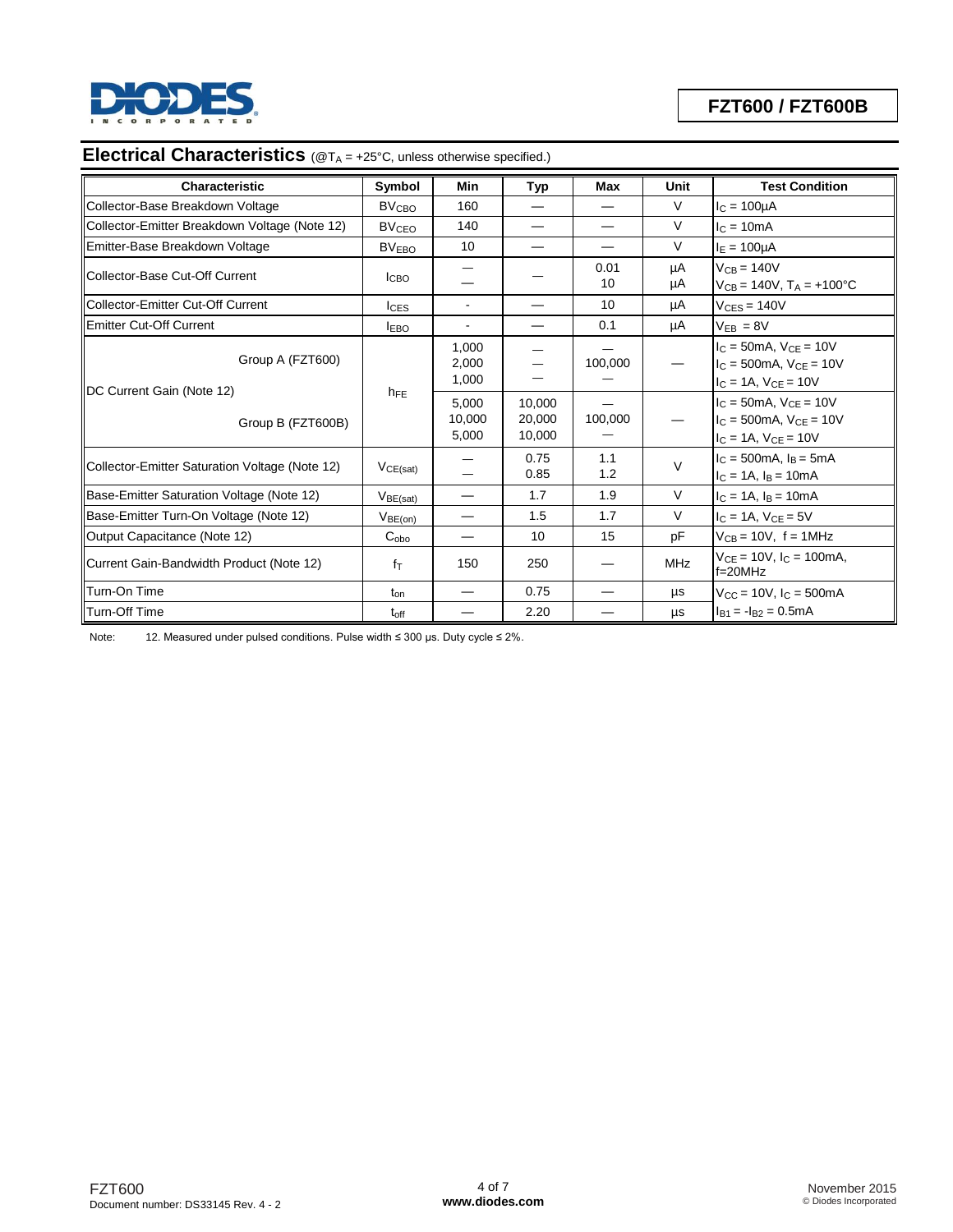

# **Typical Electrical Characteristics** (@T<sup>A</sup> = +25°C, unless otherwise specified.)

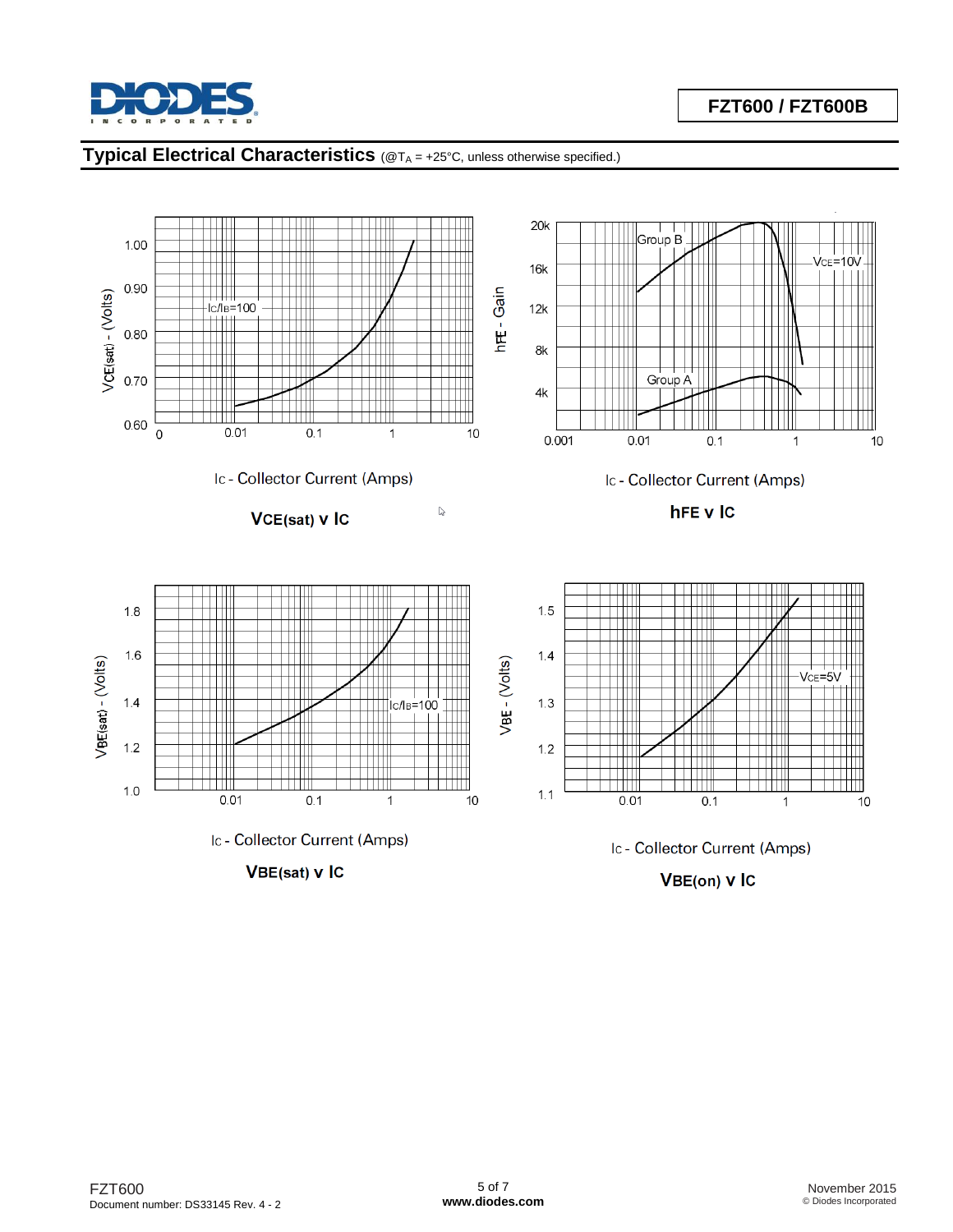

## **Package Outline Dimensions**

Please see AP02002 at [http://www.diodes.com/datasheets/ap02002.pdf fo](http://www.diodes.com/datasheets/ap02002.pdf)r the latest version.



| <b>SOT223</b>  |       |      |      |  |  |
|----------------|-------|------|------|--|--|
| Dim            | Min   | Max  | Typ  |  |  |
| A              | 1.55  | 1.65 | 1.60 |  |  |
| A <sub>1</sub> | 0.010 | 0.15 | 0.05 |  |  |
| b              | 0.60  | 0.80 | 0.70 |  |  |
| b1             | 2.90  | 3.10 | 3.00 |  |  |
| C              | 0.20  | 0.30 | 0.25 |  |  |
| D              | 6.45  | 6.55 | 6.50 |  |  |
| Е              | 3.45  | 3.55 | 3.50 |  |  |
| E1             | 6.90  | 7.10 | 7.00 |  |  |
| e              |       |      | 4.60 |  |  |
| e1             |       |      | 2.30 |  |  |
| L              | 0.85  | 1.05 | 0.95 |  |  |
| Q              | 0.84  | 0.94 | 0.89 |  |  |
| Dimensions i   |       |      |      |  |  |

# **Suggested Pad Layout**

Please see AP02001 at [http://www.diodes.com/datasheets/ap02001.pdf fo](http://www.diodes.com/datasheets/ap02001.pdf)r the latest version.



| <b>Dimensions</b> | Value (in mm) |
|-------------------|---------------|
| С                 | 2.30          |
| C1                | 6.40          |
| x                 | 1.20          |
| Χ1                | 3.30          |
|                   | 1.60          |
| Υ1                | 1.60          |
| Υ2                | 8.00          |

Note: For high voltage applications, the appropriate industry sector guidelines should be considered with regards to creepage and clearance distances between device terminals and PCB tracking.